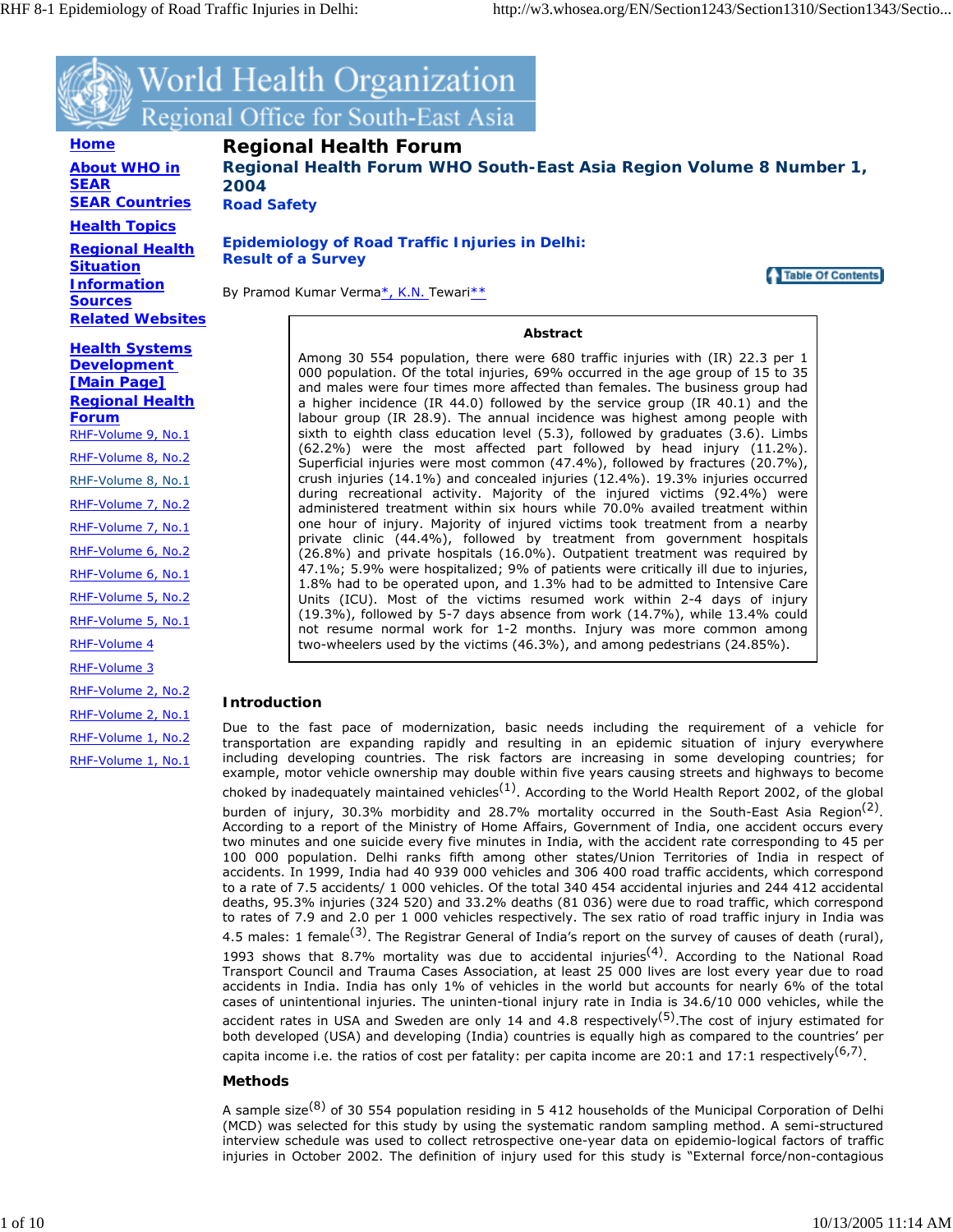substance, striking the body or entering into the body and causing anatomical dis-continuity of tissue or derange physiological function of body". The study included all major injuries caused by the involvement of at least one moving vehicle but did not include minor injuries which did not need any treatment or did not affect work and were not recallable at the time of interview. Funds for this study were provided by the World Health Organization, South-East Asia Regional Office.

#### **Results**

## **About the area of study**

As per the 2001census, Delhi had a population of 13 803 085 within an area of 14 835 sq. km., out of which 97% population (13 383 877) resided in the area of MCD<sup>9</sup>. In the area of study, most of the families were nuclear (59.4%) as compared to joint families (40.6). Majority of households had five-six members (38.2%) or three-four members (30.2%). However, there were large families too with seven-eight members (15.6%) or more than nine members (11.6%).

## **Magnitude of injury**

Among the 30 554 population surveyed, there were 2 232 major injuries either affecting work or for which treatment was availed, which corresponded to an annual incidence of 73.1 per 1 000 population (morbidity 62.5; disability 9.0, and mortality 1.5). Out of 2 232 injuries, 680 were traffic injuries which corresponded to an annual incidence of 22.3 per 1 000 population (18.5 morbidity; 3.4 disability, and 0.4 mortality). Apart from these major injuries, 1 334 minor injuries including 206 traffic injuries were noted during the last one year which did not affect work and did not need any treatment except application of routine antiseptic lotions like minor cuts during shaving or other routine work. These minor injuries corresponded to an annual incidence of 43.7 per 1 000 population (6.7 for traffic injuries). The annual incidence of the combined minor and major injuries was noted as 116.7 per 1 000 population (29.0 for traffic injuries). The morbidity pattern of injuries shows maximum cases of falls (38%) followed by traffic (31%), mechanical injuries (11%), burns (8%), and animal-bites (7%) etc. as shown in Figure 1.

# **Epidemiological Factors of Traffic Injury**

#### **Host factors**

Age: The incidence of traffic injury per 1 000 population was high in the age group of 15 to 55 years but the total number of injuries were more in the age group of 15 to 35 (69% i.e. 470 out of 680) as shown in Figure 2)



**Figure 1.** *Distribution of 2 232 different types of major injuries, Delhi, 2002*

**Figure 2.** *Age-wise annual incidence of road traffic injuries per 1 000 population in Delhi, 2002*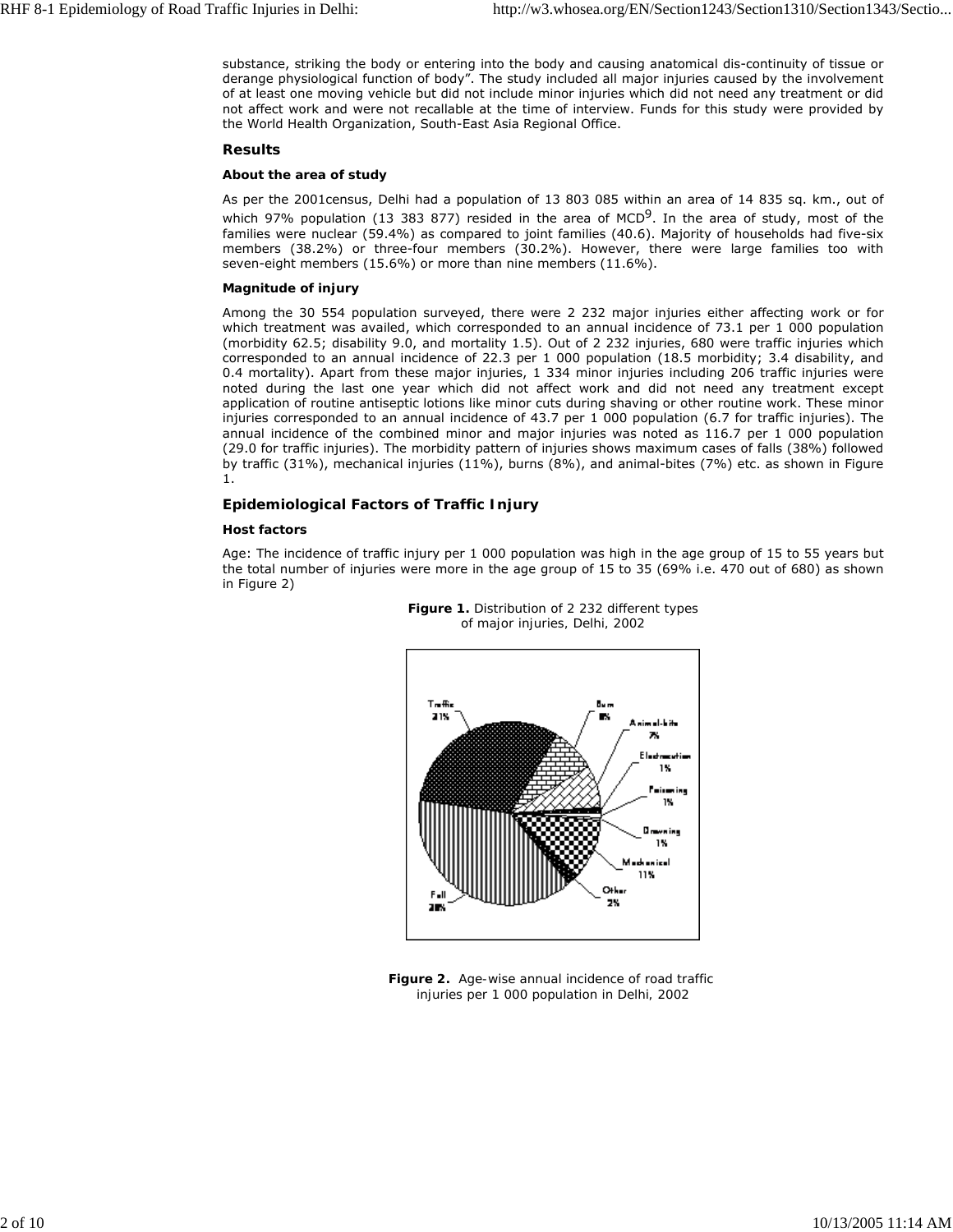

Sex: The annual incidence of injury was noted to be four times higher among males (IR 17.6) as compared to females (IR 4.7).

*Occupation:* The business group was noted to have a higher incidence of traffic injury (IR 44.0), followed by the service group (IR 40.1) and the labour group (IR 28.9). Housewives had the least incidence of traffic injuries (IR 11.3) as shown in Figure 3.



**Figure 3***. Occupation-wise annual incidence of road traffic injuries per 1 000 population, Delhi, 2002*

*Education:* The annual incidence of traffic injuries per 1 000 population was the highest among people with an education level corresponding to class sixth to eighth, followed by 3.6 among graduates and 3.4 among those with an educational level corresponding to class ninth to twelfth. However, injuries were less common among the lower educational group. As seen from the Figure 4, traffic injuries were higher among the educated group of people.



**Figure 4.** *Education-wise annual incidence of road traffic injuries per 1 000 population, Delhi, 2002*

**Marital status:** The annual incidence of traffic injuries was more common in the married group (IR 10.4) as compared to those in the separated or divorced group (IR 0.1).

**Part of Body:** As shown in Table 1, limbs (62.2% i.e. 41.3% lower limbs and 20.9% upper limbs) were the most affected parts of the body in majority of traffic injuries followed by head (11.2%), while abdomen and thorax injuries were much less common among traffic injury victims. Out of total 680 injury cases, 152 were noted to lose consciousness immediately after the injury event and of them, 29 recovered consciousness immediately while 123 remained unconscious for longer time.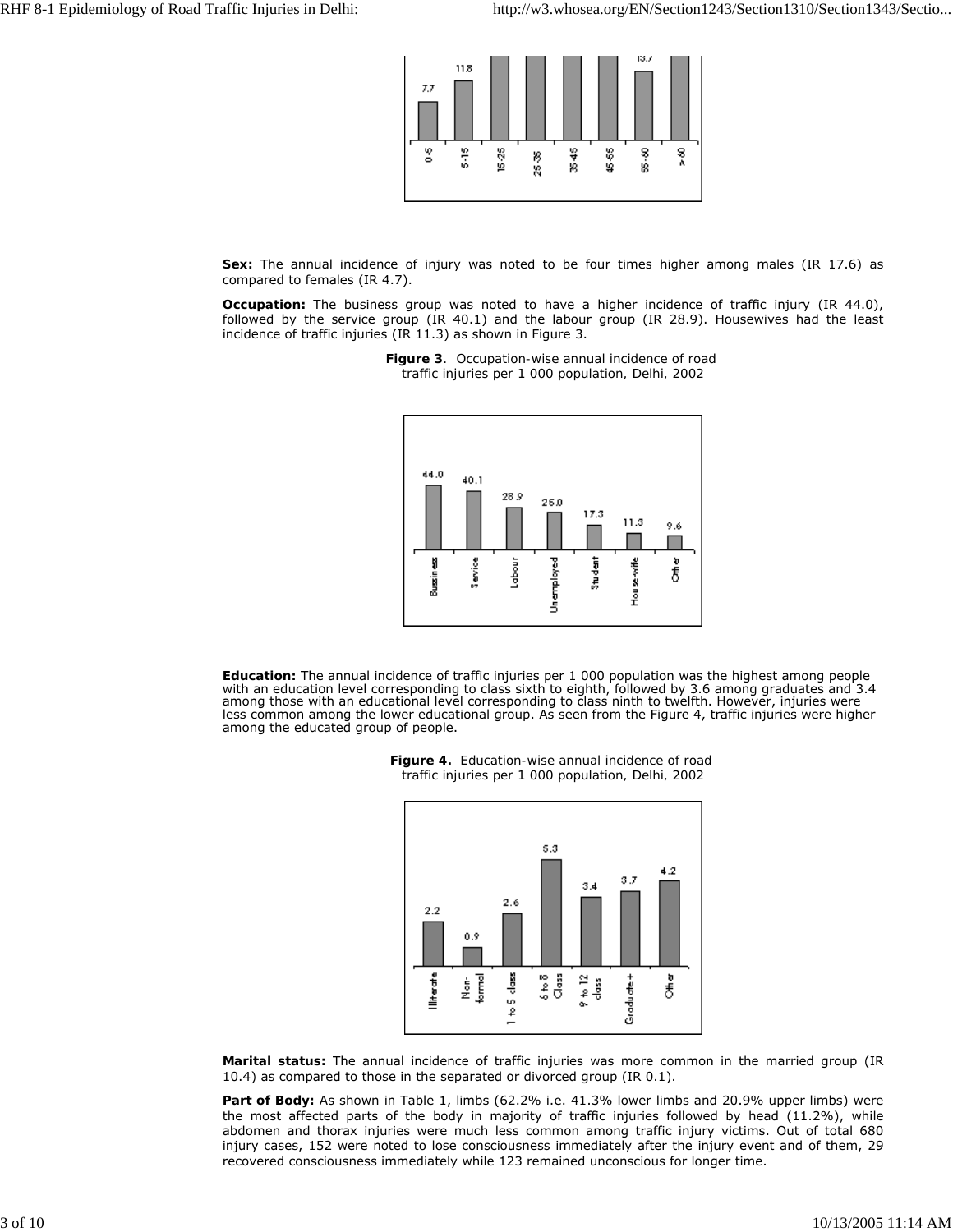**Type of Injury:** As per distribution of injury cases according to type of injuries, superficial injuries were found to be the most common (47.4), followed by fractures (20.7%); crush injuries (14.1%), and con-cealed injuries (12.4%). Among bleeding cases, blood transfusion was more frequently given among traffic injuries (31 cases) (See Table 1).

**Ailment at the time of injury:** While 1.9% reported to have consumed alcohol/drug, and 1.0% reported acute illness prior to the accident; these could be predisposing factors for traffic injuries (See Table 1).

**Activities at the time of Injury:** Out of 680 injury cases, 19.3% injuries occurred during recreational activities, followed by 3.1% which were attributed by respondents due to hurry and 1.9% due to fatigue after work. These risk factors may play a significant role in the occurrence of traffic injuries (See Table 1).

*Table 1:*Distribution of 680 various types of road traffic injuries affecting different parts of the body and their predisposing factors, Delhi, 2002

| Part of<br>the body   | Type of<br>injury                | Type of<br>ailment                            | Nature of<br>activity                |
|-----------------------|----------------------------------|-----------------------------------------------|--------------------------------------|
| Head<br>76 (11.2%)    | Superficial<br>322 (47.4%)       | Acute<br>illness<br>$7(1.0\%)$                | Routine<br>work<br>498<br>$(73.2\%)$ |
| Neck<br>13 (1.9%)     | Crush injury<br>96 (14.1%)       | Chronic<br>illness<br>$3(0.4\%)$              | Fatique after<br>work<br>12 (1.8%)   |
| Chest<br>13 (1.9%)    | Sprain<br>$23(3.4\%)$            | Disability<br>$3(0.4\%)$                      | Recreational<br>131<br>(19.3%)       |
| Abdomen<br>$7(4.4\%)$ | Fracture<br>141 (20.7%)          | Alcoholism/<br>drug<br>addiction<br>13 (1.9%) | Hurry<br>$21(3.1\%)$                 |
| Limbs<br>394 (62.2%)  | Concealed<br>injury<br>84 (12.4) | Mental<br>stress<br>$6(0.9\%)$                | Other<br>18 (2.6%)                   |
| Other<br>125 (18.4%)  | Others<br>14 (2.0%)              | None<br>638 (93.8%)                           |                                      |

#### **Environmental Factors**

*Months of the year:* The maximum number of injuries occurred in July, August and September (387 cases), which is the hot-wet season in this part of India.

*Time of occurrence of injury:* As observed from the study data, most injuries occurred between Indian Standard Time (IST) 15-18 hours (146), followed by: between IST 12-15 hours (123), and between IST 18-21 hours (117) (See Figure 5).

*Local environmental condition of the place of injury:* Out of 680 injured victims, it was observed that 30.3% injuries occurred in congested areas, 7.2% occurred due to faulty designing, 26.8% due to poor visibility and 27.6% due to unfavourable weather conditions (See Table 2).



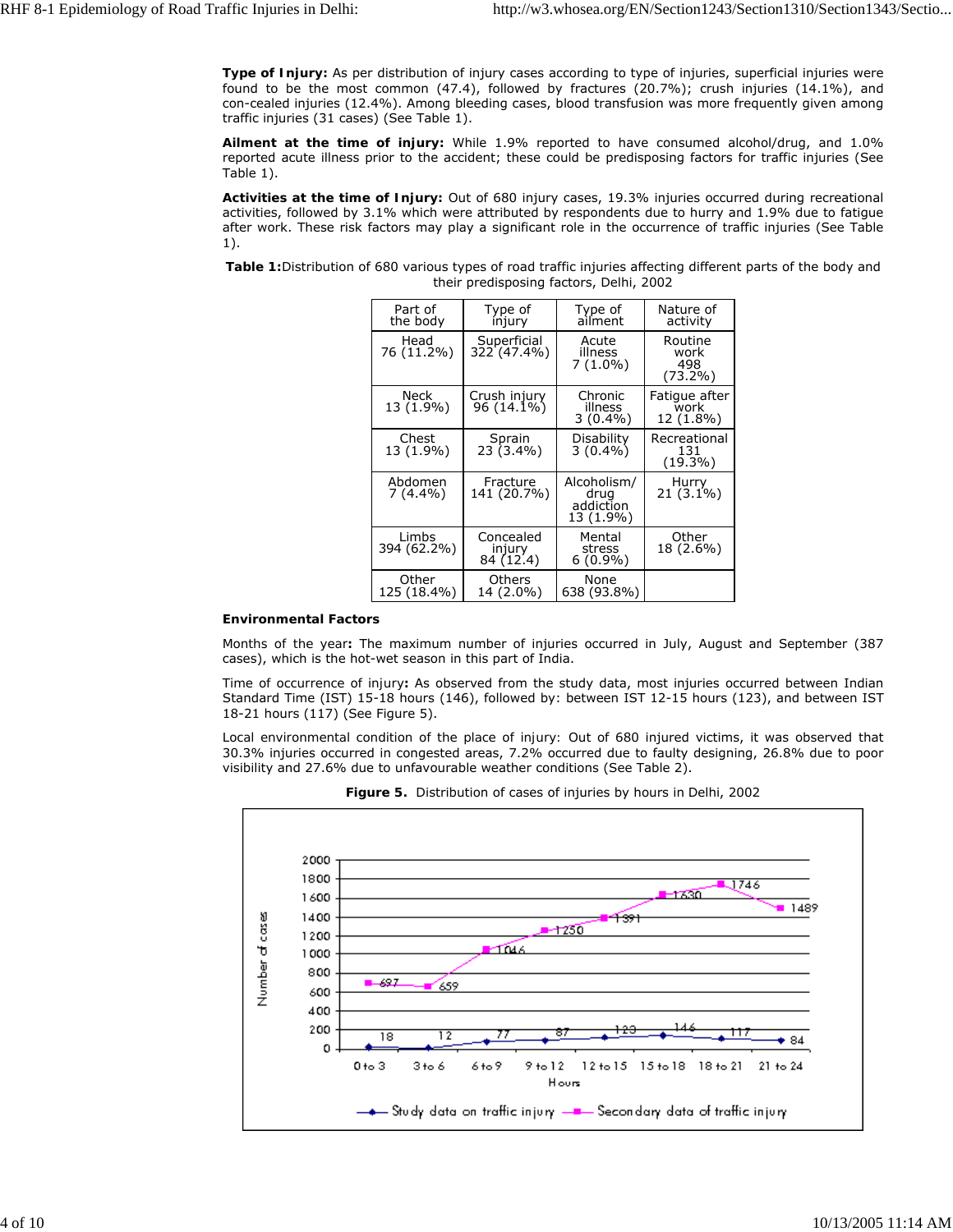| Condition<br>of<br>environ-<br>ment | Congested<br>area | Faulty<br>design | Visibility | Unfavour-able<br>weather |
|-------------------------------------|-------------------|------------------|------------|--------------------------|
| Yes                                 | 206               | 49               | 182        | 188                      |
|                                     | $(30.3\%)$        | $(7.2\%)$        | $(26.8\%)$ | $(27.6\%)$               |
| No                                  | 444               | 590              | 457        | 443                      |
|                                     | $(65.3\%)$        | $(86.8\%)$       | $(67.2\%)$ | $(65.1\%)$               |
| Unknown                             | 30                | 41               | 41         | 49                       |
|                                     | $(4.4\%)$         | $(6.0\%)$        | $(6.0\%)$  | $(7.2\%)$                |
| Total                               | 680               | 680              | 680        | 680                      |
|                                     | (100%)            | $(100\%)$        | $(100\%)$  | $(100\%)$                |

*Table 2:*Local environmental condition of the place of road traffic injury, Delhi, 2002

**Table 3:** Distribution of the 680 road traffic injury cases according to the type of vehicle (including pedestrians) involved during the accident, Delhi, 2002

| Type of<br>vehicle (including<br>pedestrians) | Victim<br>vehicle | $\frac{0}{0}$ | Hitting<br>vehicle | $\frac{0}{0}$ |
|-----------------------------------------------|-------------------|---------------|--------------------|---------------|
| <b>Bicycle</b>                                | 96                | 14.1          | 35                 | 5.2           |
| Two-<br>wheeler                               | 315               | 46.3          | 167                | 24.6          |
| Three-<br>wheeler                             | 35                | 5.2           | 94                 | 13.8          |
| Car                                           | 25                | 3.7           | 102                | 15.0          |
| Bus                                           | 12                | 1.8           | 45                 | 6.6           |
| Truck/<br>tempo                               | 5                 | 0.7           | 49                 | 7.2           |
| Rail                                          | 0                 | 0.0           | 6                  | 0.9           |
| Pedestrians                                   | 169               | 24.9          | 0                  | 0.0           |
| Other                                         | 23                | 3.4           | 182                | 26.8          |
| Total                                         | 680               | 100           | 680                | 100           |

## **Agents/Factors Causing Traffic Injury**

*Type of vehicle involved:* The injury data regarding the type of vehicle involved in traffic accidents show that injury was more common among occupants of two-wheelers (46.3%) and pedestrians (24.9%). More often, the hitting vehicles were two-wheelers (24.56%), followed by cars (15%) and three-wheelers (13.82%) (See Table 3).

*Cause of event:* High speed (31.03%) and congested roads with high vehicular density (20.44%) were the leading factors for occurrence of traffic injury. The other major factor was badly-maintained slippery roads (16.47%) (See Table 4).

*Table 4:Distribution of road traffic injured victims according to the cause of event, Delhi, 2002*

| Cause of event               | No. of cases | $\%$  |
|------------------------------|--------------|-------|
| Mechanical fault of vehicle  | 43           | 6.32  |
| High speed                   | 211          | 31.03 |
| Congested road               | 139          | 20.44 |
| Poor light                   | 19           | 2.79  |
| Slippery/ill-maintained road | 112          | 16.47 |
| Obstacle                     | 31           | 4.56  |
| Fault of pedestrian          | 24           | 3.53  |
| Other                        | 101          | 14.85 |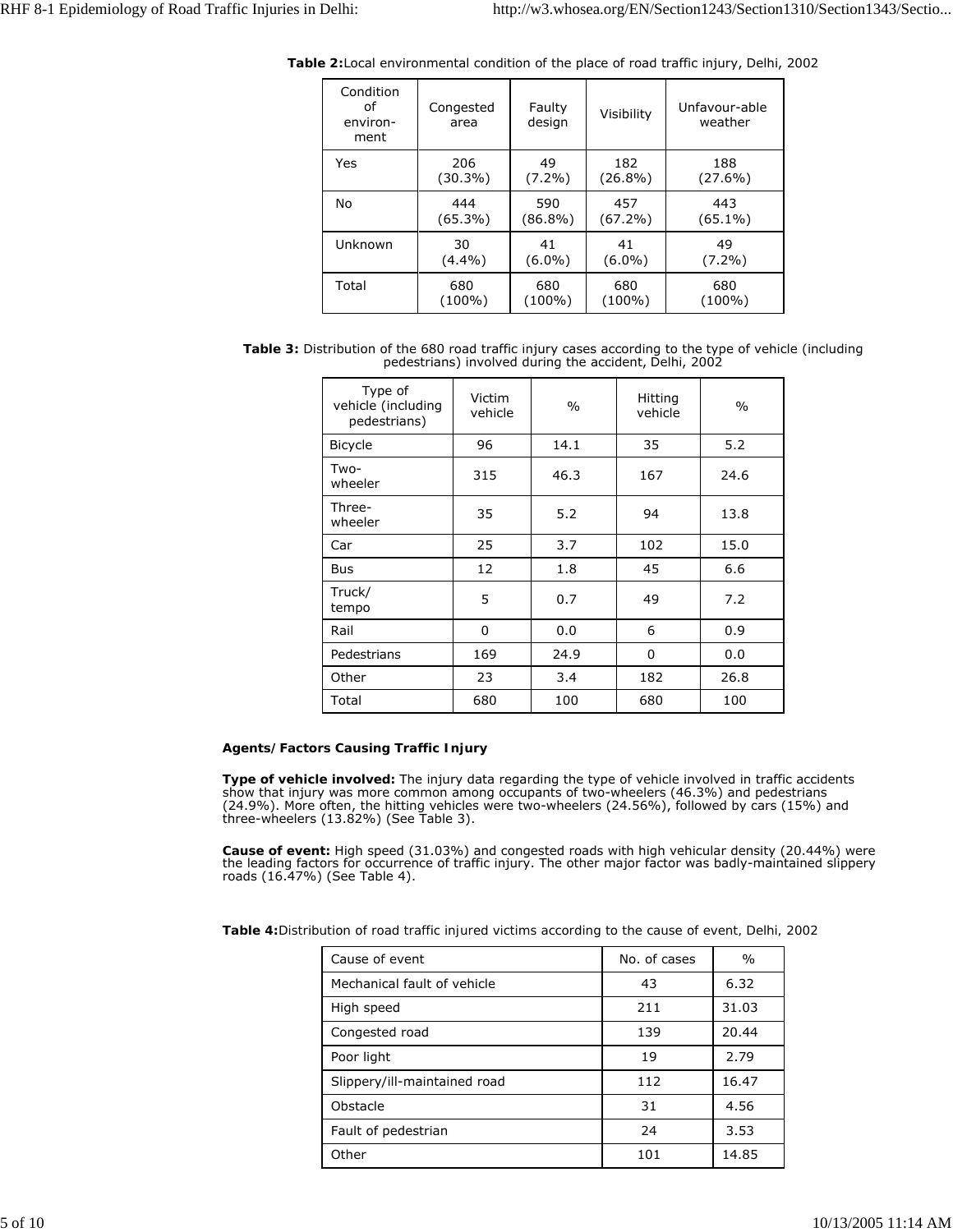| ັ <sub>າtal</sub> | 68C | 100 |  |
|-------------------|-----|-----|--|
|-------------------|-----|-----|--|

# **Post-Injury Care and Disability Factors**

*Transportation used for reaching Medical Centre:* As shown in Table 5, autos/taxis (35.7%) were observed to be the most commonly used mode of transport to reach the health set-up for treatment in majority of cases, followed by bicycles (9.4%); ambulances (4.9%); public transport (4.1%), and two-wheelers (2.1%). Ambulance was not a frequently used transport. Police Control Room (PCR) vans were more commonly used vehicles. The use of these vehicles was largely dependent on their easy availability nearby at the time of injury.

*Time lapse between injury and treatment:*In the study conducted, the majority of injured victims (92.4%) availed treatment within six hours, while 70.0% availed treatment within one hour of injury. Transportation facility and availability of health facilities did not appear to be a problem in this study area (Table 5).

| Vehicle used<br>for<br>transportation | Time<br>interval         | Nature of<br>treatment           | Agency of<br>treatment           |
|---------------------------------------|--------------------------|----------------------------------|----------------------------------|
| Nothing<br>171 (25.1%)                | 1 hour<br>475 (70.0%)    | First-aid<br>only<br>176 (25.9%) | Govt.<br>dispensary<br>21 (3.1%) |
| <b>Bicycle</b><br>64 (9.4%)           | 1-6 hours<br>152 (22.4%) | Out-<br>patient<br>320 (47.1%)   | Govt. hospital<br>182 (26.8%)    |
| 2-wheeler<br>14 (2.1%)                | 6-12 hours<br>24 (3.5%)  | Emergency<br>care<br>123 (18.1%) | Private clinic<br>302 (44.4%)    |
| Auto./taxi<br>243 (35.7%)             | 12-24 hours<br>10 (1.5%) | Hospitalized<br>40 (5.9%)        | Private hospital<br>109 (16.0%)  |
| Bus/Public<br>28 (4.1%)               | >24 hours<br>19 (2.8%)   | Intensive care<br>$9(1.3\%)$     | Self<br>66 (9.7%)                |
| Ambulance<br>33 (4.9%)                |                          | Major operation<br>12 (1.8%)     |                                  |

*Table 5:Post-injury care of 680 road traffic injuries, Delhi, 2002*

*Health facility providing treatment:* The majority of the injured victims had taken treatment from a nearby private clinic (44.4%), followed by government hospitals (26.8%) and private hospitals (16.0%). Government dispensaries were utilized only in 3.1% cases, which were open only during specific hours of the day (See Table 5).

*Nature of treatment received:* It was observed from the study that in majority of cases, the victims took outdoor (OPD) level treatment (47.1%) and first-aid treatment only (25.9%). Out of a total of 680 cases of road traffic injuries, 9.0% victims were in critical condition; 5.9% were hospitalized, 1.8% were operated upon, and 1.3% were admitted to ICU (See Table 5).

*Number of days of hospitalization:* 56.5% of the victims were discharged within 1 to 4 days (See Table 6).

| No. of<br>days | Work<br>affected | Hospitalized |
|----------------|------------------|--------------|
| < 1            | 16 (2.3%)        | 27 (4.0%)    |
| $2 - 4$        | 145 (21.3%)      | 36 (5.3%)    |
| $5 - 7$        | 105 (15.4%)      | 24 (3.5%)    |
| $8 - 10$       | 39 (5.7%)        | 12 (1.8%)    |
| $11 - 14$      | $5(0.7\%)$       | $1(0.1\%)$   |
| 15-21          | 58 (8.5%)        | $9(1.3\%)$   |

*Table 6: Post-injury disability of 680 road traffic injuries, Delhi, 2002*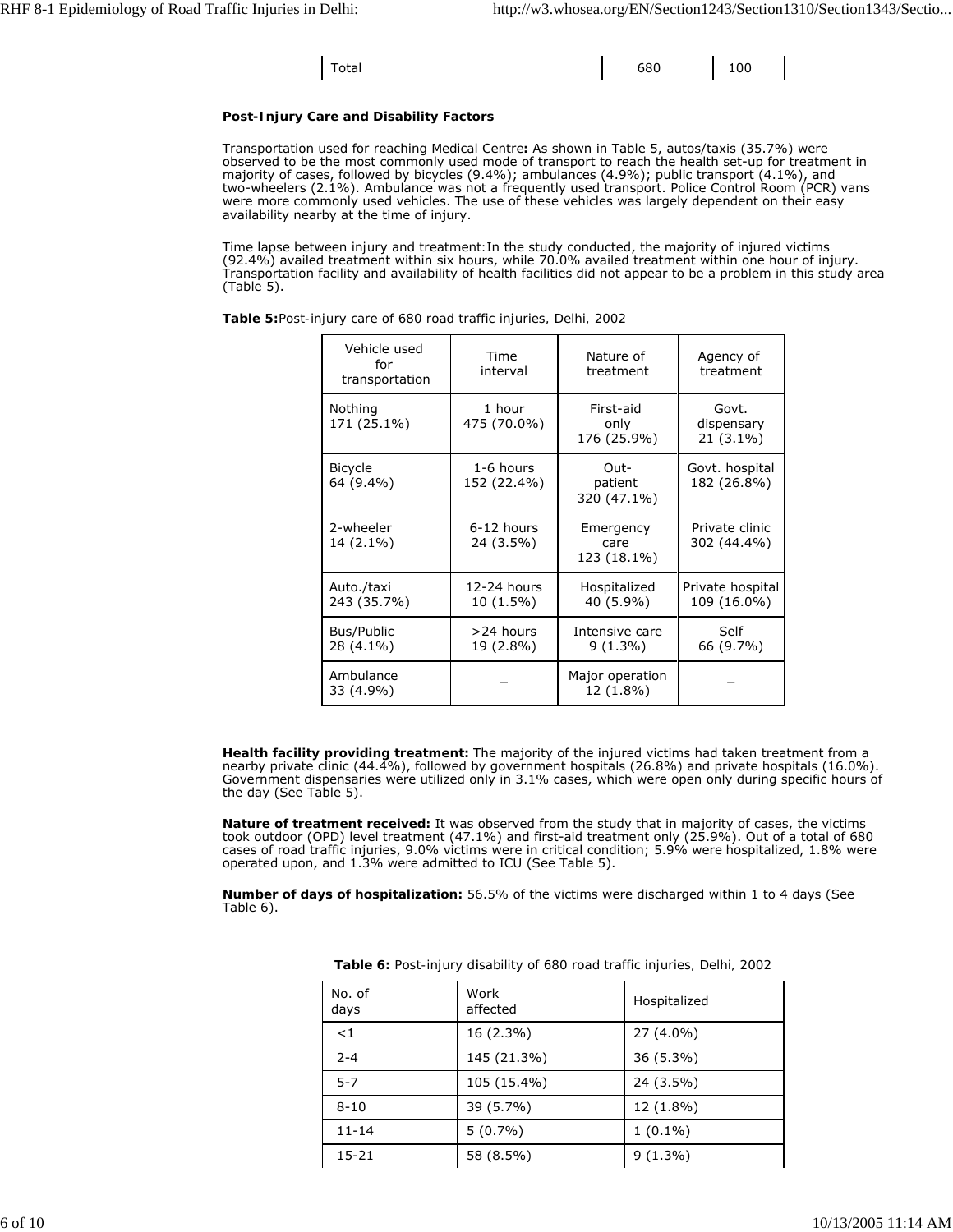| $22 - 28$ | 12 (1.8%)   | $3(0.4\%)$  |
|-----------|-------------|-------------|
| $29 - 60$ | 82 (12.1%)  | $4(0.5\%)$  |
| 61-90     | 14 (2.1%)   | $3(0.4\%)$  |
| >90       | 12 (1.8%)   | $1(0.1\%)$  |
| Other     | 192 (28.2%) | 560 (82.4%) |
| Total     | 680 (100%)  | 680 (100%)  |

*Work loss due to injury:*Most victims resumed work within 2-4 days of injury (19.3%), followed by 5-7 days of work loss (14.7%), while 13.4% could not resume normal work for 1-2 months (See Table 6).

#### **Discussion**

Prevention and care of injury is a multidisciplinary area and requires inter-sectoral coordination for planning. Presently, most developing countries do not have any surveillance system nor planning for injury prevention. Lack of efficient surveil-lance system results in biased reporting of injury by different agencies, for example, traffic injuries constitute 95.7% of all injuries according to police department<sup>(3),</sup>, however, only 31% were found to be due to traffic injuries in the present study. This may be because most traffic injuries are medico-legal and are reported to the government through the police department. Other types of injuries not having medico-legal implications might get treated either at government or private health set-ups and therefore, remain under-reported. The current study shows that 45.4% of injured victims had taken treatment at a private clinic. In fact, as per reports of Halsey<sup>(10)</sup>, private practitioners treated one third of all injuries, which accounted for under-reporting of injuries. Hospital records are based on the International Classification of Diseases (ICD)-10 coding<sup>(11)</sup>. Under this system, it is difficult to categorize injuries as per the dual system of coding i.e. whether it should be included in anatomical type of injury (open wound, fracture, dislocation etc.) or in the cause of injury (traffic, fall, burn etc.) category. Of the injuries reported at two major and six colony hospitals of MCD, only 24% were traffic injuries. It was difficult to trace other traffic injuries recorded among other anatomical groups i.e. fractures, wounds etc. This may be the reason for under-reporting of traffic injuries by the health sector. So the need was felt to modify the ICD-10 reporting system. Of the two parameters i.e. type of injury and cause of injury, one may be used for ascertaining the magnitude and the other for research and planning purposes. In order to assess the severity of the injury, the report must have a separate category of injury like outdoor/ indoor, primary/ secondary/ tertiary-level in-juries or type of treatment (ward/ operation/ intensive care). The annual incidence rates for major injuries: 73.1 (31% traffic) and for all injuries: 116.7 (25% traffic) per 1 000 population respectively, as found in this study, are consistent with findings of other community-based studies, such as 93 (29% traffic) by Pramod<sup>(12)</sup>; 115 (5.7% traffic) by Gordon<sup>(13)</sup>, and 311 by Rahman<sup>(14)</sup>. This difference in incidence may well be due to the use of author's own definition of injury based on criteria of inclusion and exclusion of different types of severity. It was found that injuries were more common among those in the young and productive age group; other studies also showed the same pattern.<sup>(15,16)</sup> As more traffic injuries were

though roadside fatality is the highest in India as compared to other countries, there is no planning for road safety<sup>(17)</sup>. As mentioned in various ad hoc studies and some of the WHO technical reports along with present study data, there is an urgent need of planning for injury prevention in developing countries.(18,19,20,21)

reported during the evening time, legal measures could be strengthened during those hours. Even

# **References**

- 1. Michael. M. and Claude J. Romer, Accidents in children, adolescents and young adults : A major public health problem, World Health Statistics quarterly, Vol 39, No. 3, 1986 page 227-231.
- 2. World Health Report 2002, WHO, Geneva.
- 3. The Government of India, Ministry of Home Affairs, National Crime Record Bureau, Accidental deaths and suicides in India 1999.
- 4. The Government of India, Registrar General of India, "Survey of causes of death (Rural)", 1993.
- 5. Malhotra V.M., "Prevention of road accidents‑ role of health services. Swasth Hind. March‑ April 1990, p92‑93.
- 6. Rice D P, Mackensie EJ and associates, Cost of Injury in United States: A Report to Congress, San Francisco: Institute for Health and Ageing, University of California and Injury Prevention Centre, The John Hopkins University, 1989.
- 7. The Central Road Research Institute Report, Road User Cost Study in India, New Delhi, 1982.
- 8. Lemeshow S., Lwanga S.K.. "Sample size determination in health studies, A practical Manual", WHO, Geneva, 1991.
- 9. The Census of India 2001, Government of India.
- 10. HalseyN.M., "Accident prevention-the role of physicians and public health workers", Technical Development Board of America, Public Health Association, 1961, USA.
- 11. WHO, "International statistical classification of diseases and related health problems", (tenth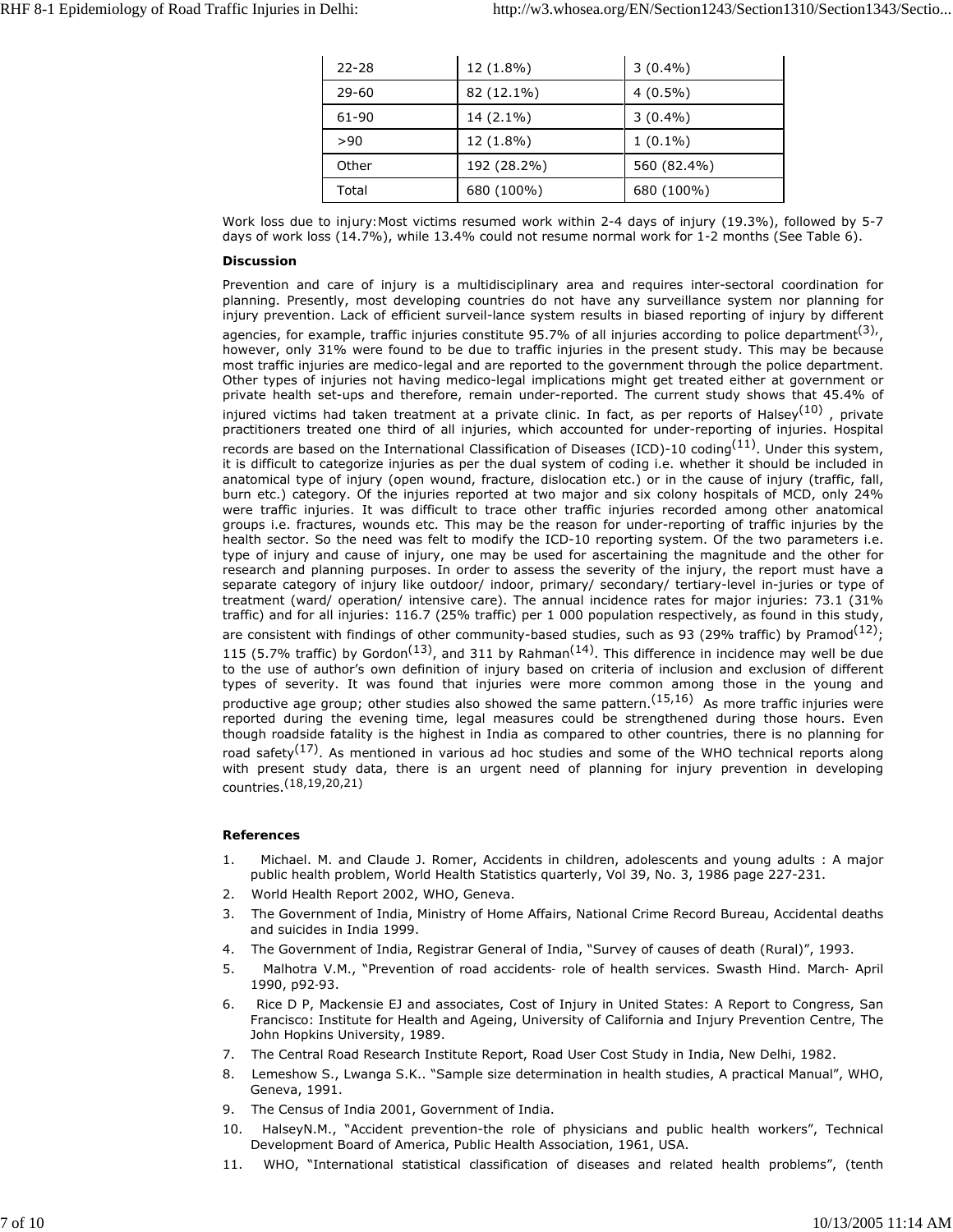revision), 1992.

- 12. Pramod K. V., An epidemiological study of accidents among rural population (Thesis), National Institute of Health and Family Welfare, Government of India.
- 13. Gordon J.E., Gulati P.V. and Wyon J.B., "Traumatic accidents in rural tropical regions: An epidemiological study in Punjab, India", American Journal of Medical Science, Vol 243, March 1962, p 382-402.
- 14. Rahman F, Andersson R, Svanstrom L, Medical help-seeking behaviour of injury patients in a community in Bangladesh, Public Health,1998,112, p31-35.
- 15. Manciaux M. and Romer C.J., "Accidents in childhood and adolescence the role of research" (A text book), WHO Geneva, 1991.
- 16. Sahdeva P., Lacqua M.J., Singh B and Dogra T.D., "Road traffic fatalities in Delhi: causes, injury pattern and incidence of preventable deaths, accident analysis and prevention, Vol 26, No. 3, Jun 1994 p377-384.
- 17. The Government of India, Ministry of Surface Transport, Transport Research Wing, "Motor transport statistics of India", 2000.
- 18. WHO, "New Approach to improve road safety", Technical Report Series No. 781,1989.
- 19. WHO, "Road traffic accidents- epidemiology, control and prevention," Public health paper, No. 12, 1962.
- 20. WHO, "Road Traffic Accidents in Developing Countries", Technical Report Series No. 703, 1984.
- 21. Transport and Road Research Laboratory, Towards Safe Roads in Developing Countries: A Guide for Planners and Engineers, Crowthorne Berkshine UK.

Back



<sup>\*</sup> Principal Investigator of WHO-MCD project on Epidemiology of Injury and Epidemiologist, Shahdara (S) Zone, Municipal Corporation of Delhi, India

<sup>\*\*</sup>Director, Health Services and Investigator of WHO-MCD project on Epidemiology of Injury, Municipal Corporation of Delhi, India.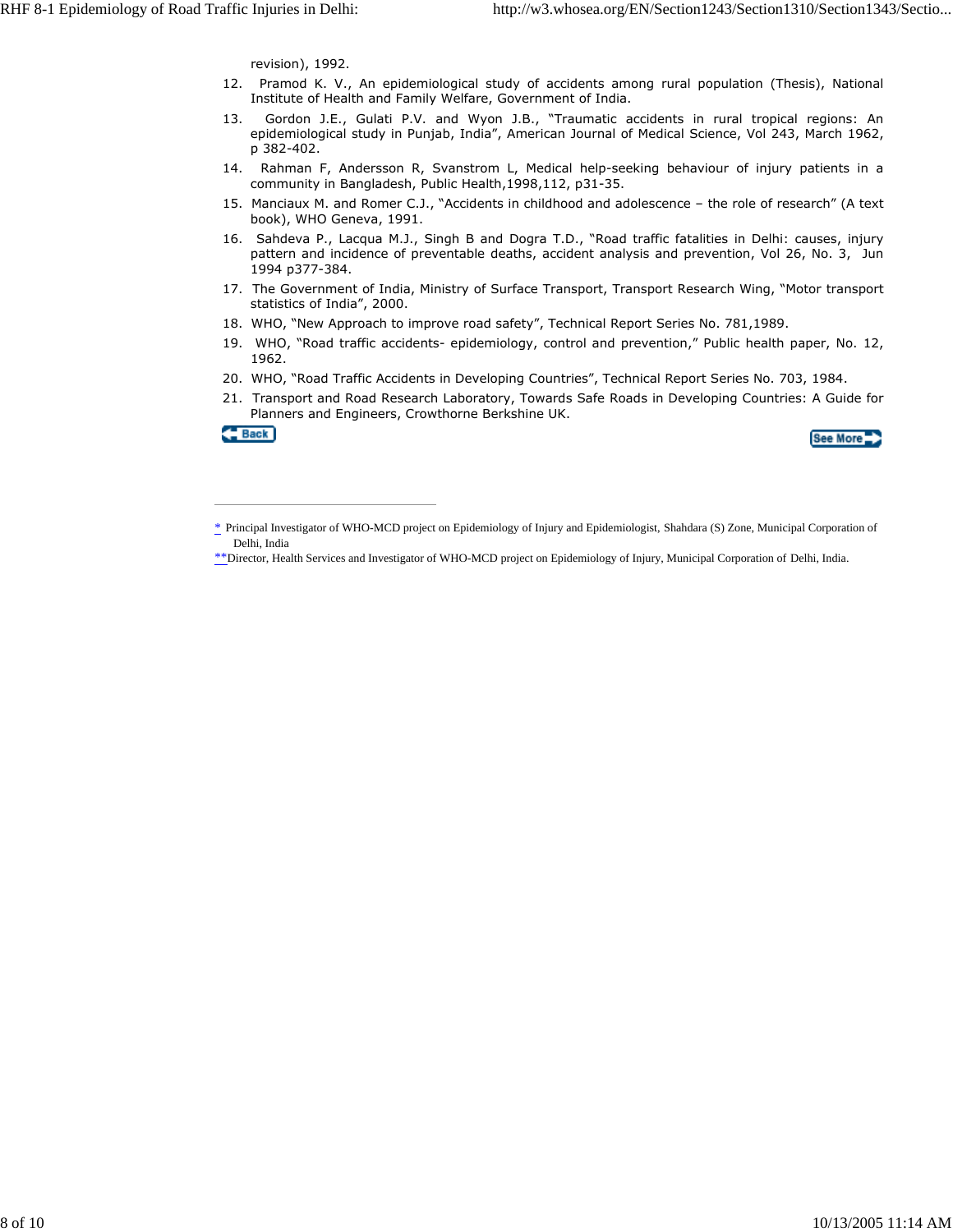**Last update: 20 May 2005**